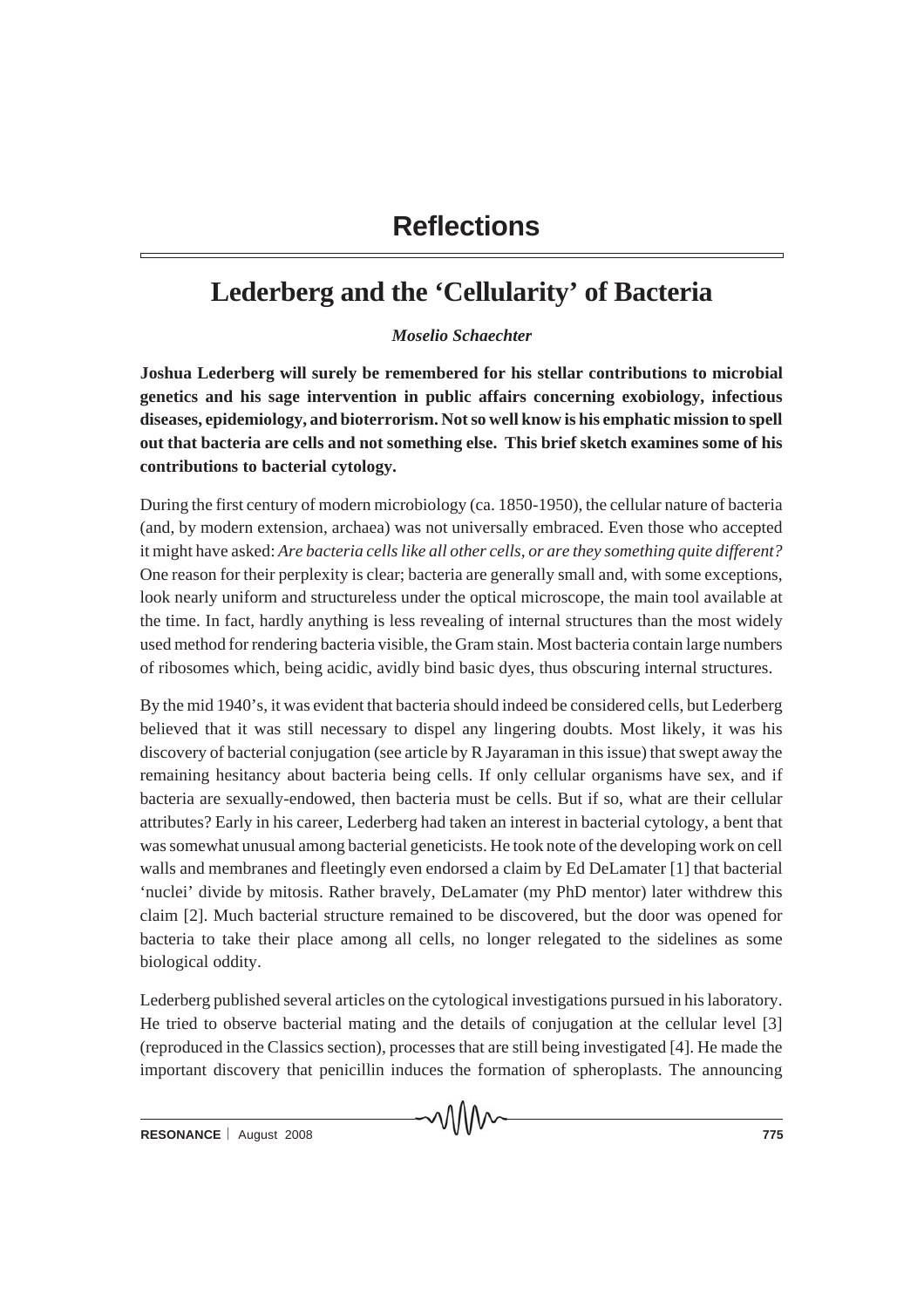#### **REFLECTIONS**

| Box 1. Articles by Lederberg Directly Related to Bacteria Cytology                                                                |
|-----------------------------------------------------------------------------------------------------------------------------------|
| J Lederberg, Single-cell isolations of diploid heterozygous Escherichia coli., J. Bacteriol Vol.61, pp.351–<br>355, 1951.         |
| J Lederberg and J St Clair, Bacterial protoplasts induced by penicillin, Proc. Natl. Acad. Sci. USA, Vol.42,<br>pp.574–577, 1956. |
| J Lederberg, Conjugal pairing in <i>Escherichia coli, J. Bacteriol.</i> , Vol.71, pp.497–498. 1956.                               |
| M R Zelle and J Lederberg, Protoplasts and L-type growth of Escherichia coli., J. Bacteriol., Vol.75, pp.143–<br>160, 1958.       |
| J Lederberg, Mechanism of action of penicillin, <i>J. Bacteriol.</i> , Vol.73, pp.144, 1957.                                      |
| J Lederberg, Bacterial reproduction, <i>Harvey Lect.</i> , 1957–1959, Vol.53, pp.69-82.                                           |
| J Lederberg, The microbe's contribution to biology – 50 years after, <i>Int. Microbiol.</i> , Vol.9, pp.155-6, 2006.              |

paper [5] offers a promissory sentence about spheroplasts: "*Their possible genetic applications are being studied in this laboratory"*. Surely, he must have intended to use protoplast fusion as an alternative form of conjugation. In time, this was put to use by others to achieve genetic recombination, especially in the actinomycetales (see [6] for a review).

There is not much written record of the subtleties of researchers' attitudes towards the developments in this field, then called bacterial cytology. As a graduate student working in this area in the early 1950's, it was my business to follow its developments. Most of what I write is based on my own memory. To ensure that it is not faulty, I called upon Robert Murray, one of the founders of bacterial cytology. He replied:

*"You are right in saying that Lederberg really had in mind that bacteria were real cells. I know this because both C. F. Robinow and I spent time with him before and while he was at Wisconsin; he was very much interested in the cellularness of bacteria. I am pretty sure that a good part of the stimulus came, as it did for me, from reading Rene Dubos' book,* The Bacterial Cell [7]*, and thinking about the micrographs in the addendum in that book by Robinow. Lederberg implies that indebtedness in the foreword he wrote for a compendium of classic papers,* Microbiology: a Centenary Perspective*, (unfortunately not all I would have put in) edited by Joklik et al. and put out by ASM Press in 1999* [8]*. Look at his second page where he states:* "A major conceptual turning point was the publication of Dubos book in 1945 just in the midst of the wave of discovery of spontaneous mutation, of genetic transformation, of (conjugal) genetic recombination – i.e., sex "in bacteria, and soon after virus-mediated transduction." *My, that was discovery plus, something special that came to a mind prepared to think hard about experiments that told one something."*

This was not just a youthful aberration; Lederberg's convictions about bacteria being cells